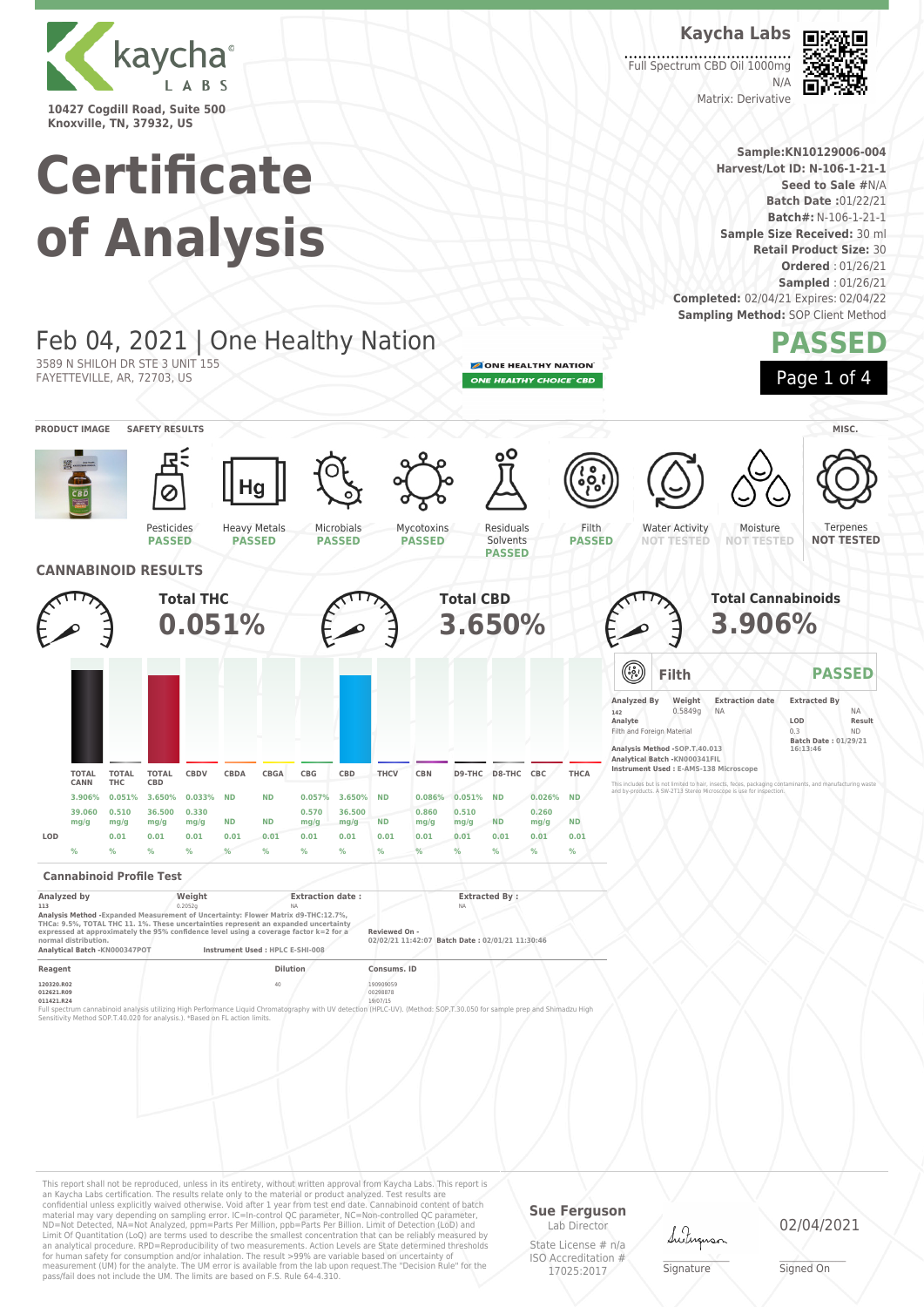

**10427 Cogdill Road, Suite 500 Knoxville, TN, 37932, US**

**Kaycha Labs**

Full Spectrum CBD Oil 1000mg N/A Matrix : Derivative



Page 2 of 4

# **Certificate of Analysis MANAWAPASSED**

### **One Healthy Nation**

조  $\circ$ 

3589 N SHILOH DR STE 3 UNIT 155 FAYETTEVILLE, AR, 72703, US **Telephone:**(888) 401-2205 **Email:** help@onehealthynation.com **Sample :KN10129006-004 Harvest/LOT ID:N-106-1-21-1**

**Batch# :**N-106-1-21-1 **Sampled :** 01/26/21 **Ordered :** 01/26/21

**Sample Size Received :** 30 ml **Completed :** 02/04/21**Expires:** 02/04/22 **Sample Method : SOP Client Method** 



| <b>Pesticides</b>             | LOD          | Units      | <b>Action Level</b> | Result                 |
|-------------------------------|--------------|------------|---------------------|------------------------|
| <b>ABAMECTIN B1A</b>          | 0.05         | ppm        | 0.1                 | ND.                    |
| <b>ACEPHATE</b>               | 0.05         | ppm        | 0.1                 | <b>ND</b>              |
| <b>ACEOUINOCYL</b>            | 0.05         | ppm        | 0.1                 | <b>ND</b>              |
| <b>ACETAMIPRID</b>            | 0.05         | ppm        | 0.1                 | <b>ND</b>              |
| <b>ALDICARB</b>               | 0.05         | ppm        | 0.1                 | <b>ND</b>              |
| <b>AZOXYSTROBIN</b>           | 0.05         | ppm        | 0.1                 | <b>ND</b>              |
| <b>BIFENAZATE</b>             | 0.05         | ppm        | 0.1                 | <b>ND</b>              |
| <b>BIFENTHRIN</b>             | 0.05         | ppm        | 0.1                 | <b>ND</b>              |
| <b>BOSCALID</b>               | 0.05         | ppm        | 0.1                 | <b>ND</b>              |
| CARBARYL                      | 0.05         | ppm        | 0.5                 | <b>ND</b>              |
| CARBOFURAN                    | 0.05         | ppm        | 0.1                 | <b>ND</b>              |
| CHLORANTRANILIPROLE           | 0.05         | ppm        | 1                   | <b>ND</b>              |
| <b>CHLORMEQUAT CHLORIDE</b>   | 0.05         | ppm        | $\,1$               | ND.                    |
| <b>CHLORPYRIFOS</b>           | 0.05         | ppm        | 0.1                 | <b>ND</b>              |
| <b>CLOFENTEZINE</b>           | 0.10         | ppm        | 0.1                 | <b>ND</b>              |
| COUMAPHOS                     | 0.05         | ppm        | 0.1                 | <b>ND</b>              |
| CYPERMETHRIN                  | 0.05         | ppm        | 0.5                 | <b>ND</b>              |
| DAMINOZIDE                    | 0.05         | ppm        | 0.1                 | <b>ND</b>              |
| <b>DIAZANON</b>               | 0.05         | ppm        | 0.1                 | <b>ND</b>              |
| <b>DICHLORVOS</b>             | 0.05         | ppm        | 0.1                 | <b>ND</b>              |
| <b>DIMETHOATE</b>             | 0.05         | ppm        | 0.1                 | <b>ND</b>              |
| <b>DIMETHOMORPH</b>           | 0.10         | ppm        | 0.2                 | <b>ND</b>              |
| <b>ETHOPROPHOS</b>            | 0.05         | ppm        | 0.1                 | <b>ND</b>              |
| <b>ETOFENPROX</b>             | 0.05         | ppm        | 0.1                 | <b>ND</b>              |
| <b>ETOXAZOLE</b>              | 0.05         | ppm        | 0.1                 | <b>ND</b>              |
| FENHEXAMID                    | 0.05         | ppm        | 0.1                 | <b>ND</b>              |
| <b>FENOXYCARB</b>             | 0.05         | ppm        | 0.1                 | <b>ND</b>              |
| FENPYROXIMATE                 | 0.05         | ppm        | 0.1                 | <b>ND</b>              |
| <b>FIPRONIL</b>               | 0.05         | ppm        | 0.1                 | <b>ND</b>              |
| <b>FLONICAMID</b>             | 0.05         | ppm        | 0.1                 | <b>ND</b>              |
| <b>FLUDIOXONIL</b>            | 0.05         | ppm        | 0.1                 | <b>ND</b>              |
| <b>HEXYTHIAZOX</b>            | 0.05         | ppm        | 0.1                 | <b>ND</b>              |
| <b>IMAZALIL</b>               | 0.05         | ppm        | 0.1                 | <b>ND</b>              |
| <b>IMIDACLOPRID</b>           | 0.05         | ppm        | 0.4                 | <b>ND</b>              |
| KRESOXIM-METHYL               | 0.05         | ppm        | 0.1                 | <b>ND</b>              |
| <b>MALATHION</b>              | 0.05         | ppm        | 0.2                 | <b>ND</b>              |
| METALAXYL                     | 0.05         | ppm        | 0.1                 | <b>ND</b>              |
| <b>METHIOCARB</b>             | 0.05         | ppm        | 0.1                 | <b>ND</b>              |
| <b>METHOMYL</b>               | 0.05         | ppm        | 0.1                 | <b>ND</b>              |
| <b>MEVINPHOS</b>              | 0.05         | ppm        | 0.1                 | <b>ND</b>              |
| MYCLOBUTANIL                  | 0.05         | ppm        | 0.1                 | <b>ND</b>              |
| NALED                         | 0.05         | ppm        | 0.25                | N <sub>D</sub>         |
| <b>OXAMYL</b>                 | 0.05         | ppm        | 0.5                 | <b>ND</b>              |
| <b>PACLOBUTRAZOL</b>          | 0.05         | ppm        | 0.1                 | <b>ND</b>              |
|                               |              |            |                     |                        |
|                               |              |            |                     |                        |
| <b>PERMETHRINS</b><br>PHOSMET | 0.05<br>0.05 | ppm<br>ppm | 0.1<br>0.1          | <b>ND</b><br><b>ND</b> |

| <b>Pesticides</b>                                                   | <b>LOD</b>        | <b>Units</b>                                | <b>Action Level</b> | Result              |
|---------------------------------------------------------------------|-------------------|---------------------------------------------|---------------------|---------------------|
| PIPERONYL BUTOXIDE                                                  | 0.05              | ppm                                         | 3                   | <b>ND</b>           |
| <b>PRALLETHRIN</b>                                                  | 0.05              | ppm                                         | 0.1                 | <b>ND</b>           |
| PROPICONAZOLE                                                       | 0.05              | ppm                                         | 0.1                 | <b>ND</b>           |
| <b>PROPOXUR</b>                                                     | 0.05              | ppm                                         | 0.1                 | <b>ND</b>           |
| <b>PYRETHRINS</b>                                                   | 0.05              | ppm                                         | 0.5                 | <b>ND</b>           |
| <b>PYRIDABEN</b>                                                    | 0.10              | ppm                                         | 0.2                 | <b>ND</b>           |
| SPINETORAM                                                          | 0.05              | ppm                                         | 0.2                 | <b>ND</b>           |
| SPINOSAD (SPINOSYN A)                                               | 0.02              | ppm                                         | 0.1                 | <b>ND</b>           |
| SPINOSAD (SPINOSYN D)                                               | 0.02              | ppm                                         | 0.1                 | <b>ND</b>           |
| <b>SPIROMESIFEN</b>                                                 | 0.05              | ppm                                         | 0.1                 | <b>ND</b>           |
| SPIROTETRAMAT                                                       | 0.05              | ppm                                         | 0.1                 | <b>ND</b>           |
| SPIROXAMINE                                                         | 0.05              | ppm                                         | 0.1                 | <b>ND</b>           |
| <b>TEBUCONAZOLE</b>                                                 | 0.05              | ppm                                         | 0.1                 | <b>ND</b>           |
| <b>THIACLOPRID</b>                                                  | 0.05              | ppm                                         | 0.1                 | <b>ND</b>           |
| <b><i>THIAMETHOXAM</i></b>                                          | 0.05              | ppm                                         | 0.5                 | <b>ND</b>           |
| <b>TRIFLOXYSTROBIN</b>                                              | 0.05              | ppm                                         | 0.1                 | <b>ND</b>           |
| 븮<br><b>Pesticides</b>                                              |                   |                                             |                     | <b>PASSED</b>       |
| Analyzed by<br>143<br>Analysis Method - SOP.T.30.060, SOP.T.40.060, | Weight<br>1.0233q | <b>Extraction date</b><br>02/01/21 10:02:12 | 143                 | <b>Extracted By</b> |

**Analytical Batch - KN000345PES Instrument Used : E-SHI-125 Pesticides**

**Running On : 02/01/21 17:35:20 Batch Date : 02/01/21 10:27:03 Reagent Dilution Dilution Consums. ID** 

20<br>Pesticide screen is performed using LC-MS which can screen down to below single digit ppb concentrations<br>for regulated Pesticides. Currently we analyze for 57 Pesticides. (Method: SOP.T.30.060 Sample Preparation<br>for Pes

This report shall not be reproduced, unless in its entirety, without written approval from Kaycha Labs. This report is<br>an Kaycha Labs certification. The results relate only to the materal or product analyzed. Test results

#### **Sue Ferguson** Lab Director

State License # n/a ISO Accreditation # 17025:2017

Lutun

\_\_\_\_\_\_\_\_\_\_\_\_\_\_\_\_\_\_\_ Signature

02/04/2021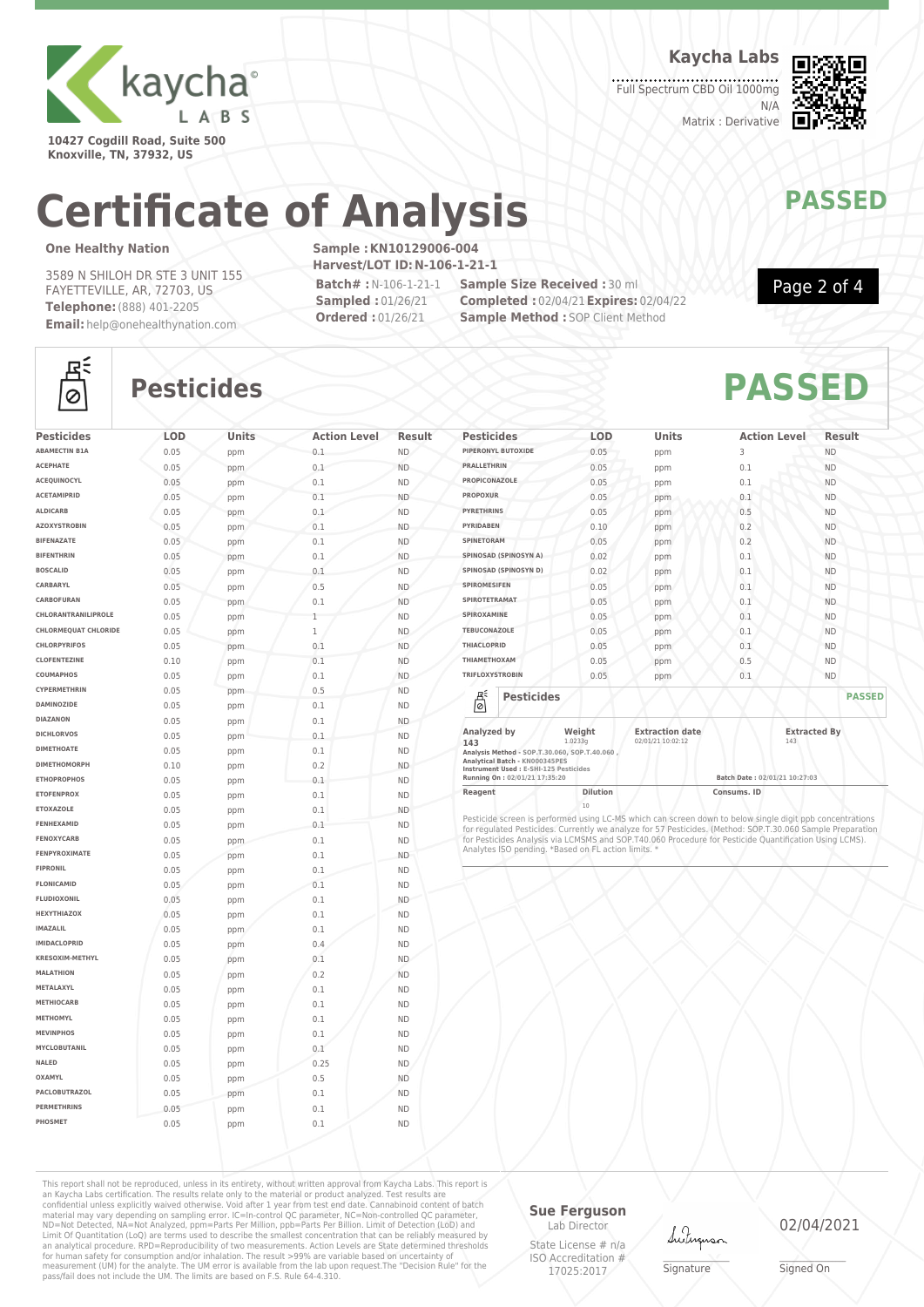

**10427 Cogdill Road, Suite 500 Knoxville, TN, 37932, US**

**Kaycha Labs**

Full Spectrum CBD Oil 1000mg N/A Matrix : Derivative



Page 3 of 4

# **Certificate of Analysis MANAWAPASSED**

### **One Healthy Nation**

3589 N SHILOH DR STE 3 UNIT 155 FAYETTEVILLE, AR, 72703, US **Telephone:**(888) 401-2205 **Email:** help@onehealthynation.com **Sample :KN10129006-004 Harvest/LOT ID:N-106-1-21-1 Batch# :**N-106-1-21-1

**Sampled :** 01/26/21 **Ordered :** 01/26/21

**Sample Size Received :** 30 ml **Completed :** 02/04/21**Expires:** 02/04/22 **Sample Method : SOP Client Method** 



### **Residual Solvents PASSED**

| Solvent                                   | LOD  | <b>Units</b> | <b>Action</b><br>Level<br>(PPM) | Pass/Fail   | <b>Result</b> |
|-------------------------------------------|------|--------------|---------------------------------|-------------|---------------|
| <b>PROPANE</b>                            | 500  | ppm          | 5000                            | <b>PASS</b> | <b>ND</b>     |
| <b>BUTANES (N-BUTANE)</b>                 | 500  | ppm          | 5000                            | <b>PASS</b> | <b>ND</b>     |
| <b>ΜΕΤΗΔΝΟΙ</b>                           | 25   | ppm          | 250                             | <b>PASS</b> | <b>ND</b>     |
| <b>ETHYLENE OXIDE</b>                     | 0.5  | ppm          | 5                               | <b>PASS</b> | <b>ND</b>     |
| <b>PENTANES (N-PENTANE)</b>               | 75   | ppm          | 750                             | <b>PASS</b> | <b>ND</b>     |
| <b>ETHANOL</b>                            | 500  | ppm          | 5000                            | <b>PASS</b> | <b>ND</b>     |
| <b>ETHYL ETHER</b>                        | 50   | ppm          | 500                             | <b>PASS</b> | <b>ND</b>     |
| 1.1-DICHLOROETHENE                        | 0.8  | ppm          | 8                               | <b>PASS</b> | <b>ND</b>     |
| <b>ACETONE</b>                            | 75   | ppm          | 750                             | <b>PASS</b> | <b>ND</b>     |
| 2-PROPANOL                                | 50   | ppm          | 500                             | <b>PASS</b> | < 250.000     |
| <b>ACETONITRILE</b>                       | 6    | ppm          | 60                              | <b>PASS</b> | <b>ND</b>     |
| <b>DICHLOROMETHANE</b>                    | 12.5 | ppm          | 125                             | <b>PASS</b> | <b>ND</b>     |
| <b>N-HEXANE</b>                           | 25   | ppm          | 250                             | <b>PASS</b> | <b>ND</b>     |
| <b>ETHYL ACETATE</b>                      | 40   | ppm          | 400                             | <b>PASS</b> | <b>ND</b>     |
| CHLOROFORM                                | 0.2  | ppm          | $\overline{2}$                  | <b>PASS</b> | <b>ND</b>     |
| <b>BENZENE</b>                            | 0.1  | ppm          | $\mathbf{1}$                    | <b>PASS</b> | <b>ND</b>     |
| 1.2-DICHLOROETHANE                        | 0.2  | ppm          | $\overline{2}$                  | <b>PASS</b> | <b>ND</b>     |
| <b>HEPTANE</b>                            | 500  | ppm          | 5000                            | <b>PASS</b> | <b>ND</b>     |
| <b>TRICHLOROETHYLENE</b>                  | 2.5  | ppm          | 25                              | <b>PASS</b> | <b>ND</b>     |
| <b>TOLUENE</b>                            | 15   | ppm          | 150                             | <b>PASS</b> | <b>ND</b>     |
| XYLENES-M&P (1,3&1,4-<br>DIMETHYLBENZENE) | 10   | ppm          | 150                             | <b>PASS</b> | <b>ND</b>     |
| XYLENES-O (1.2-<br>DIMETHYLBENZENE)       | 5    | ppm          | 150                             | <b>PASS</b> | <b>ND</b>     |

| ၀္ပ္တ                     |                                                                                                 | <b>Residual Solvents</b>                            | <b>PASSED</b>              |
|---------------------------|-------------------------------------------------------------------------------------------------|-----------------------------------------------------|----------------------------|
| <b>Analyzed by</b><br>138 | Weight<br>0.02194q                                                                              | <b>Extraction date</b><br>02/01/21 02:02:15         | <b>Extracted By</b><br>138 |
|                           | Analysis Method -SOP.T.40.032<br>Analytical Batch -KN000348SOL<br>Running On: 02/01/21 16:44:17 | <b>Instrument Used: E-SHI-106 Residual Solvents</b> |                            |
| <b>Reagent</b>            | Batch Date: 02/01/21 11:39:36<br><b>Dilution</b>                                                | <b>Consums, ID</b>                                  |                            |

Residual solvents screening is performed using GC-MS which can detect below single digit ppm concentrations. Currently we analyze for 22 residual solvents. (Method: SOP.T.40.032 Residual Solvents Analysis via GC-MS). Analytes ISO pending. \*Based on FL action limits.

This report shall not be reproduced, unless in its entirety, without written approval from Kaycha Labs. This report is<br>an Kaycha Labs certification. The results relate only to the materal or product analyzed. Test results

### **Sue Ferguson**

Lab Director State License # n/a ISO Accreditation # 17025:2017

Luting

### 02/04/2021

\_\_\_\_\_\_\_\_\_\_\_\_\_\_\_\_\_\_\_ Signature